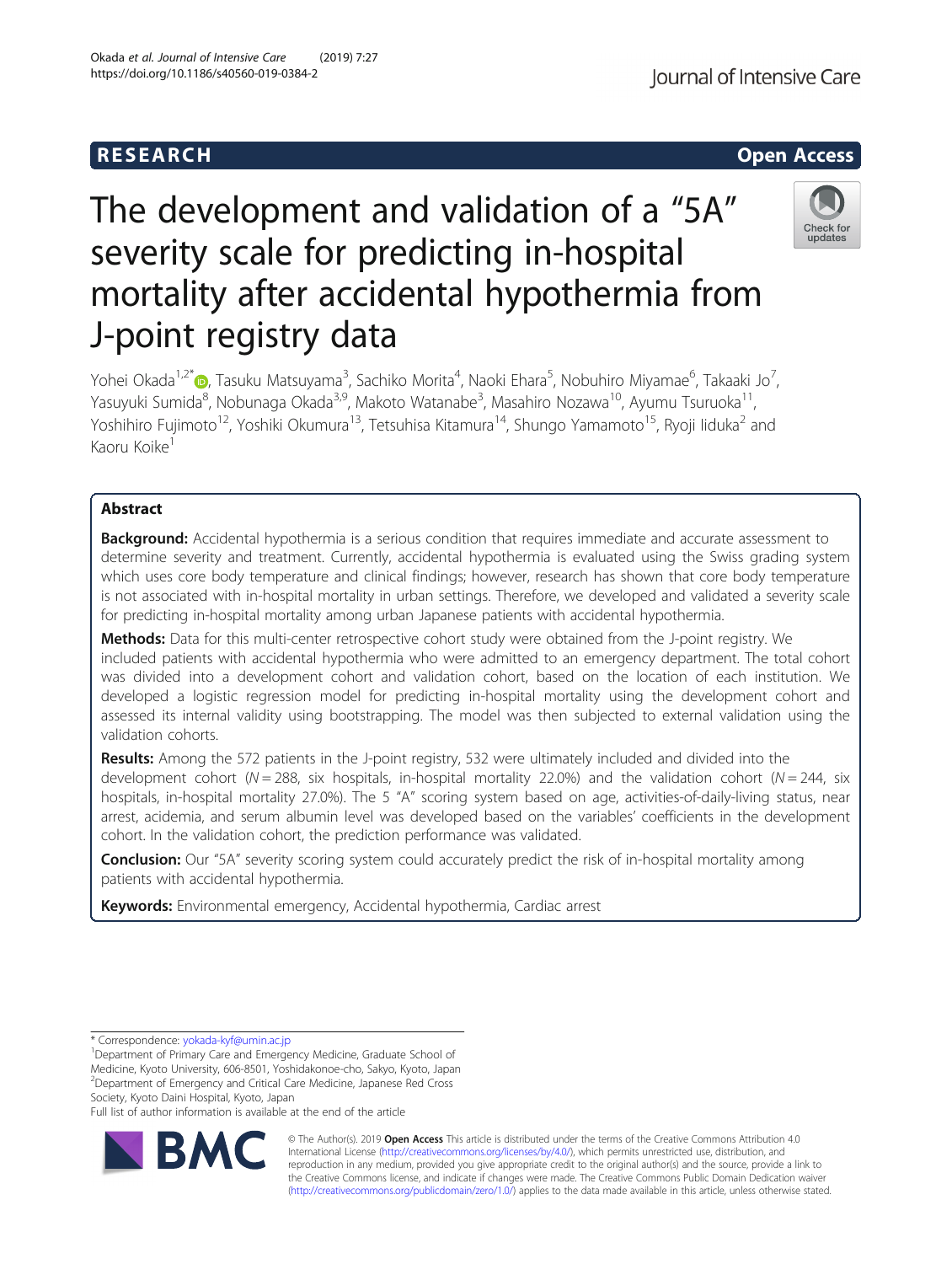# Background

Accidental hypothermia (AH) involves an unintentional decrease in core body temperature to  $\leq 35$  °C [\[1\]](#page-8-0). This condition is associated with high risks of hemodynamic collapse and mortality (24–40%) [[2](#page-8-0)–[4\]](#page-8-0), as the cooling heart results in decreased cardiac output and electrical conduction abnormalities leading to life-threatening dysrhythmias, such as bradycardic atrial fibrillation or ventricular fibrillation [[1](#page-8-0)]. Therefore, patients with AH must be immediately assessed to determine their severity and select appropriate advanced resuscitation and critical care techniques.

Although AH patients require immediate assessment of the severity and critical care, there is no established risk assessment tool specialized for AH patients. This might lead to inappropriate decision-making due to a lack of accurate information for the prognosis. The severity of AH is traditionally evaluated using the Swiss grading system [\[1](#page-8-0)] which is based on core body temperature and simple clinical findings. However, other research has indicated that core body temperature is not associated with in-hospital mortality in urban settings [\[2,](#page-8-0) [4,](#page-8-0) [5](#page-8-0)]. Moreover, mortality is known to be associated with various other factors, such as age, activities of daily living (ADL), hemodynamic instability, hyperkalemia, and acidemia  $[1, 2, 4-9]$  $[1, 2, 4-9]$  $[1, 2, 4-9]$  $[1, 2, 4-9]$  $[1, 2, 4-9]$  $[1, 2, 4-9]$  $[1, 2, 4-9]$  $[1, 2, 4-9]$ . Unfortunately, it is difficult to understand how these factors might influence mortality, especially in an emergency setting. Thus, a simple and user-friendly severity scale is needed to estimate mortality after AH in urban settings. The present study aimed to develop and validate a severity scaling system for predicting in-hospital mortality using data from Japanese patients who experienced AH in urban settings.

# Methods

This multi-center retrospective cohort study complied with the TRIPOD statement (Transparent Reporting of a Multivariable Prediction Model for Individual Prognosis or Diagnosis) regarding the reporting of the study's methods and results [[10\]](#page-8-0).

# Data source

We obtained epidemiological and clinical information from the J-point registry database which collects data from a network of Japanese centers that treat patients with AH [[2](#page-8-0)]. Eight centers are designated as Critical Care Medical Centers (CCMCs), and four sites are the emergency departments (EDs) of non-CCMC general hospitals in urban areas of the Kyoto, Osaka, and Shiga prefectures in Japan. Each year, the centers had a median of 19,651 ED visits (interquartile range 13,281–27,554 visits). In Japan, CCMCs are certified by the Ministry of Health, Labour and Welfare based on EDs that treat patients for shock, trauma, resuscitation, and critical care which serve approximately 500,000 residents in each region; in these CCMCs, advanced treatment like extracorporeal membrane oxygenation (ECMO) is generally available [[11](#page-8-0)]. The non-CCMC centers are public or private general hospitals that cover a smaller regional community, and, generally, advanced treatment such as ECMO is unavailable.

The J-point registry includes patients who are retrospectively identified at each center using the International Classification of Diseases, Tenth Revision (ICD-10) code for hypothermia (T68). These patients were treated for hypothermia between April 1, 2011, and March 31, 2016, and had a body temperature of unknown or ≤ 35.0 °C. Patients were excluded from the registry if they or their family members explicitly refused to be included in the registry. Clinical data were extracted by emergency physicians using a predefined data extraction sheet. The collected data were re-checked by the J-Point Registry Working Group members and either confirmed or checked with the appropriate institution if there were concerns regarding the data's validity. Based on these factors, 572 patients were registered in the J-point registry. The ethics committee of each center approved the registry protocol and retrospective analysis of de-identified data.

### Study population

The present study included adult patients  $(\geq 16$  years old) with a core body temperature of  $\leq$  35 °C at ED admission and excluded patients with a non-AH core body temperature (> 35 °C or unknown) and missing data regarding age, sex, and mortality. The model was planned to undergo both internal and external validation [[12](#page-8-0), [13](#page-8-0)]. Thus, a development cohort was created based on centers from Kyoto city (four CCMCs and two non-CCMCs), while the validation cohort was created based on centers from Shiga and Osaka prefecture and Kyoto prefecture except for Kyoto city (four CCMCs and two non-CCMCs). This approach was selected because random sample splitting is not recommended for relatively small cohorts (to avoid over-fitting the data), which should instead be subdivided based on a time period or geographical location [\[12,](#page-8-0) [14](#page-8-0)]. The validation cohort was considered sufficient for external validation because the sample splitting was based on geographical location and not random allocation [[12,](#page-8-0) [14](#page-8-0)].

### Data collection and patient outcomes

The institutions were categorized as CCMC or non-CCMC, and the annual number of ED visits, the average number of hospital beds, and patients' characteristics including sex, age, independent or disturbed ADLs, and comorbidities were collected (Additional file [1](#page-7-0)). The patients' clinical characteristics were defined as vital signs at hospital arrival (core body temperature, systolic blood pressure [SBP], and Glasgow [GCS] and Japan [JCS] Coma Scales) and biological data (serum pH, potassium [K<sup>+</sup> ][mEq/L], and albumin [g/dL]). Details of the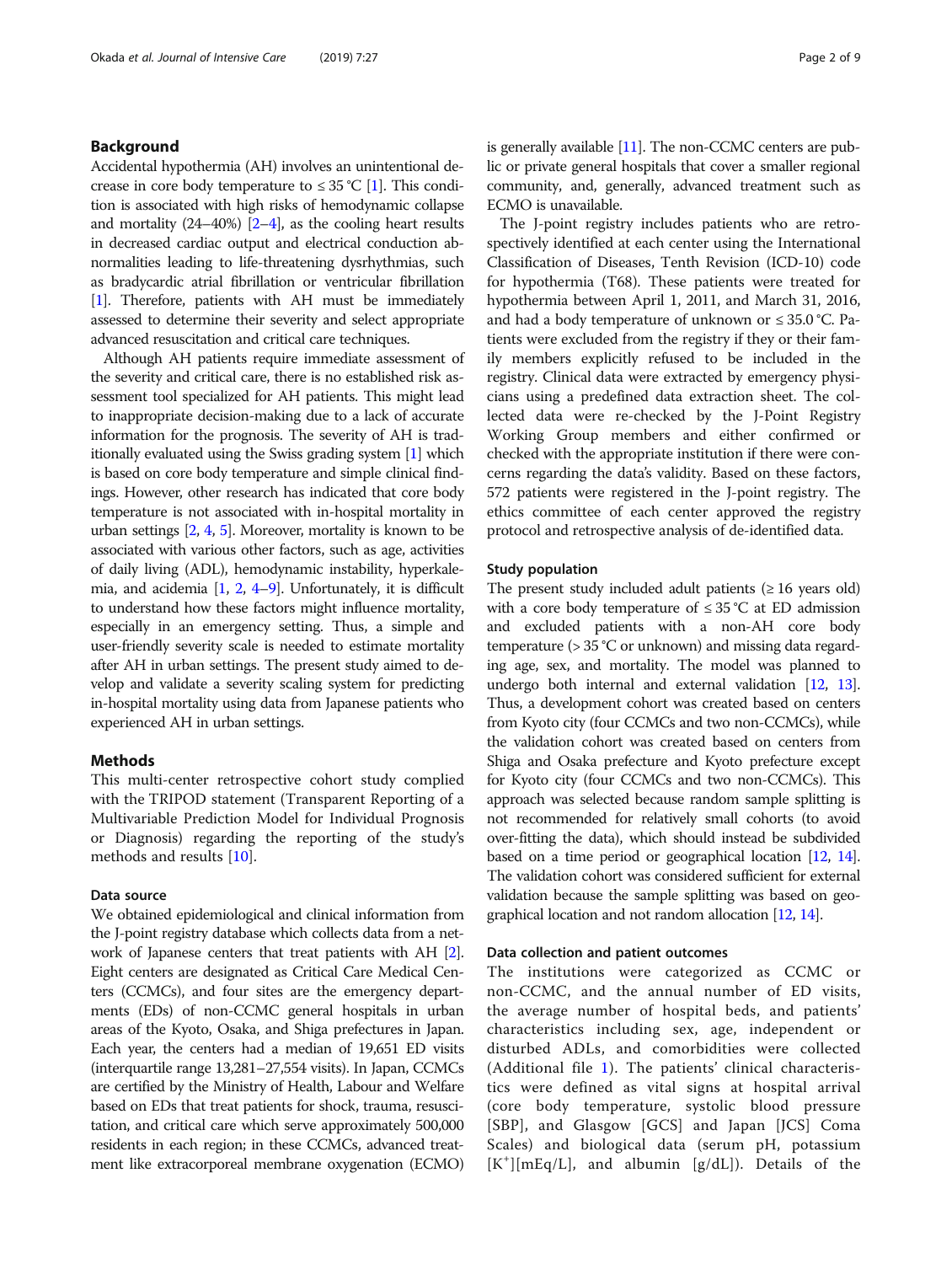<span id="page-2-0"></span>

| patients' clinical characteristics are provided in Add- |
|---------------------------------------------------------|
| itional file 1. Treatment characteristics were defined  |
| as external and minimally invasive rewarming            |
| methods (warm intravenous fluid, forced warm air,       |
| warm blanket, and others) and active internal           |
| rewarming (lavage, intravascular rewarming device,      |
| and veno-venous and veno-arterial ECMO) (Add-           |
| itional file 1: Table S1). The outcome of interest was  |
| defined as in-hospital mortality, which was also de-    |
| termined retrospectively.                               |

# Prognostic variable selection, data preparation, and handling missing data

Based on previous studies and expert opinions, we selected the admission values for age, ADL, body temperature, level of consciousness, hemodynamic state, serum pH, albumin, and  $K^+$  as potential predictor candidates of in-hospital mortality [\[1](#page-8-0), [2,](#page-8-0) [4](#page-8-0)–[9](#page-8-0)]. To ensure that the model is user-friendly, especially for emergency settings, we categorized the potential covariates based on their normal limit or commonly used ranges. Level of

Table 1 Patient and institution characteristics

| Parameters                                | Development cohort<br>$(N = 288)$ |                        | Validation cohort |                        | Total cohort   |                        |  |
|-------------------------------------------|-----------------------------------|------------------------|-------------------|------------------------|----------------|------------------------|--|
|                                           |                                   |                        | $(N = 244)$       |                        | $(N = 532)$    |                        |  |
| Male, n (%)                               | 144                               | $(50.0\%)$             | 126               | $(51.6\%)$             | 270            | $(50.8\%)$             |  |
| Age, years, median (IQR)                  | 79 (69-87)                        |                        | 79 (64-87)        |                        | 79 (67-87)     |                        |  |
| $< 60, n$ (%)                             | 37                                | $(12.8\%)$             | 42                | (19.3%)                | 79             | $(14.8\%)$             |  |
| $60 - 69$                                 | 35                                | $(12.2\%)$             | 37                | $(15.2\%)$             | 72             | $(13.5\%)$             |  |
| $70 - 79$                                 | 76                                | (26.4%)                | 48                | (19.7%)                | 124            | (23.3%)                |  |
| $\geq 80$                                 | 140                               | $(48.6\%)$             | 117               | $(48.0\%)$             | 257            | (48.3%)                |  |
| Activities of daily living                |                                   |                        |                   |                        |                |                        |  |
| Independent $n$ (%)                       | 190                               | $(66.0\%)$<br>178      |                   | $(73.0\%)$             | 368            | (69.2%)                |  |
| Disturbance                               | 96                                | (33.3%)                | 66                | $(27.0\%)$             | 162            | (30.5%)                |  |
| Missing                                   | $\overline{2}$                    | (0.7%)                 | $\mathbf 0$       | $(0.0\%)$              | 2              | (0.4% )                |  |
| Comorbidities                             |                                   |                        |                   |                        |                |                        |  |
| Cardiovascular diseases, n (%)            | 126                               | $(43.8\%)$             | 111               | $(45.5\%)$             | 237            | (44.5%)                |  |
| Neurological diseases                     | 53                                | $(18.4\%)$             | 40                | $(16.4\%)$             | 93             | (17.5%)                |  |
| Endocrine diseases                        | 83                                | (28.8%)                | 47                | (19.3%)                | 130            | (24.4%)                |  |
| Psychiatric diseases                      | 55                                | $(19.1\%)$             | 63                | (25.8%)                | 118            | (22.2%)                |  |
| Malignant diseases                        | 12                                | (4.2%)                 | $\overline{4}$    | $(1.6\%)$              | 16             | $(3.0\%)$              |  |
| Dementia                                  | 57                                | $(19.8\%)$             | 51                | (20.9%)                | 108            | (20.3%)                |  |
| Other                                     | 56                                | $(19.4\%)$             | 38                | $(15.6\%)$             | 94             | (17.7%)                |  |
| External and minimally invasive rewarming |                                   |                        |                   |                        |                |                        |  |
| Warm intravenous fluid, n (%)             | 223                               | (77.4%)                | 168               | $(68.9\%)$             | 391            | (73.5%)                |  |
| Forced warm air                           | 80                                | (27.8%)                | 4                 | $(1.6\%)$              | 84             | $(15.8\%)$             |  |
| Warm environment, blanket                 | 242                               |                        | 222               | $(91.0\%)$             | 464            | (87.2%)                |  |
| Other                                     | 23                                | $(8.0\%)$              | 15                | $(6.1\%)$              | 38             | $(7.1\%)$              |  |
| Active internal rewarming                 |                                   |                        |                   |                        |                |                        |  |
| Lavage, $n$ (%)                           | 29                                | $(10.1\%)$             | 15                | $(6.1\%)$              | 44             | (8.3%)                 |  |
| <b>CHDF</b>                               | $\overline{4}$                    | (1.4%)                 | 17<br>$(7.0\%)$   |                        | 21             | (3.9%)                 |  |
| <b>W-ECMO</b>                             | $\overline{0}$                    | $(0.0\%)$              | $\overline{2}$    | (0.8% )                | $\overline{2}$ | (0.4% )                |  |
| VA-ECMO                                   | 3                                 | $(1.0\%)$              | 17                | $(7.0\%)$              | 20             | (3.8%)                 |  |
| In-hospital mortality, n (%)              | 64                                | (22.2%)                | 66                | $(27.0\%)$             | 130            | (24.4%)                |  |
| Institution                               |                                   |                        |                   |                        |                |                        |  |
| CCMC, n (%)                               | $\overline{4}$                    | (66.7%)                | 4                 | (66.7%)                | 8              | (66.7%)                |  |
| ED visit, median (IQR)                    |                                   | 19,651 (12,076-28,439) |                   | 20,798 (12,319-28,801) |                | 19,651 (13,252-27,811) |  |
| Number of beds, median (IQR)              |                                   | 640 (513-825)          |                   | 374 (331-512)          | 510 (364-668)  |                        |  |

IQR interquartile range, CHDF continuous hemodiafiltration, VV veno-venous, VA veno-arterial, ECMO extracorporeal membrane oxygenation, CCMC critical care medical center, ED Visit annual number of emergency department visit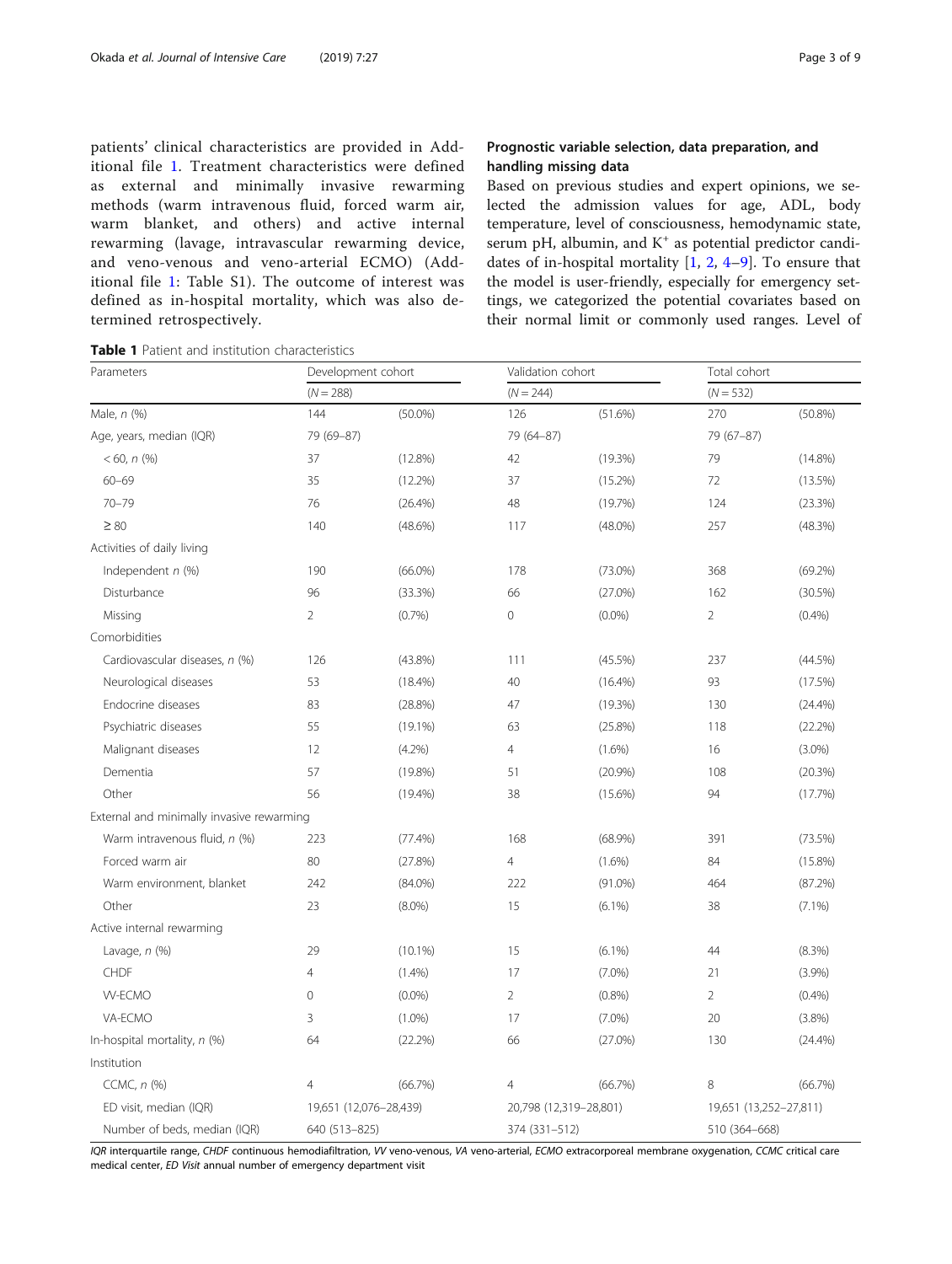<span id="page-3-0"></span>consciousness was classified as mild (GCS 13–15 or JCS 0–3), moderate (GCS  $9-12$  or JCS  $10-30$ ), and severe (GCS < 9 or JCS 100–300). Details of the JCS are described in Additional file [1](#page-7-0). A status of "near arrest" was defined as an SBP of  $\leq 60$  mmHg, unmeasurable values, and cardiac arrest. In terms of missing values, variables with < 3% missing data were analyzed based on complete case analysis as such an analysis might then be feasible [[15\]](#page-8-0). If missing values were  $> 3\%$ , missing data were categorized as "unknown," because unmeasured values might be informative in clinical settings (e.g., in minor cases, blood gas analysis tends to be omitted). Tables [1](#page-2-0) and 2 show the distributions of the covariate categories for each cohort.

We did not calculate the required sample size, because the J-point registry contains the largest number of AH

Table 2 Vital sign and laboratory data on admission

cases among the available literature, and we aimed to empirically include all available data to maximize the model's power and generalizability [[14\]](#page-8-0). There is a consensus on the importance of having an adequate sample size; however, there is no generally accepted approach for estimating the required sample size when developing and validating risk prediction models [[14\]](#page-8-0).

#### Development and evaluation of the prediction model

In the development cohort, predictors were selected using a stepwise backward method based on the lowest Akaike's information criterion from the potential predictor candidates mentioned above. It allowed us to develop a parsimonious predictor model for variable retention, and multivariable logistic regression was subsequently applied. Backward elimination is generally

| Parameters                            | Development cohort<br>$(N = 288)$ |            | Validation cohort |                | Total cohort      |                  |  |  |  |
|---------------------------------------|-----------------------------------|------------|-------------------|----------------|-------------------|------------------|--|--|--|
|                                       |                                   |            | $(N = 244)$       |                |                   | $(N = 532)$      |  |  |  |
| Systolic blood pressure (mm Hg)       |                                   |            |                   |                |                   |                  |  |  |  |
| $≥$ 90, <i>n</i> (%)                  | 212                               | $(73.6\%)$ | 156               | $(63.9\%)$     | 368               | (69.2%)          |  |  |  |
| $61 - 90$                             | 45                                | $(15.6\%)$ | 45                | $(18.4\%)$     | 90                | $(16.9\%)$       |  |  |  |
| Near cardiac arrest                   | 31                                | (10.8 %)   | 43                | $(17.6\%)$     | 74                | $(13.9\%)$       |  |  |  |
| Body temperature (°C), median (IQR)   | 30.7 (28.3-32.6)                  |            |                   | 31.0 (28-32.7) |                   | 30.8 (28.1-32.6) |  |  |  |
| 35-32, n (%)                          | 98                                | $(34.0\%)$ | 77                | (31.6%)        | 175               | (32.9%)          |  |  |  |
| $32 - 28$                             | 124                               | $(43.1\%)$ | 104               | $(42.6\%)$     | 228               | (42.9%)          |  |  |  |
| $<$ 28                                | 66                                | (22.9%)    | 63                | $(25.8\%)$     | 129               | (24.2%)          |  |  |  |
| Disturbance of consciousness          |                                   |            |                   |                |                   |                  |  |  |  |
| Mild, $n$ $(\%)$                      | 110                               | (38.2%)    | 100               | $(41.0\%)$     | 210               | (39.5%)          |  |  |  |
| Moderate                              | 90                                | (31.3%)    | 70                | (28.7%)        | 160               | $(30.1\%)$       |  |  |  |
| Severe                                | 85                                | (29.5%)    | 68                | (27.9%)        | 153               | (28.8%)          |  |  |  |
| Missing                               | 3                                 | $(1.0\%)$  | 6                 | (2.5%)         | 9                 | (1.7%)           |  |  |  |
| pH, median (IQR)                      | 7.31 (7.25-7.37)                  |            | 7.31 (7.21-7.37)  |                | 7.31 (7.23-7.37)  |                  |  |  |  |
| $> 7.35, n$ (%)                       | 85                                | (29.5%)    | 69                | (28.3%)        | 154               | $(28.9\%)$       |  |  |  |
| 7.20-7.35                             | 118                               | $(41.0\%)$ | 98                | $(40.2\%)$     | 216               | $(40.6\%)$       |  |  |  |
| < 7.20                                | 42                                | $(14.6\%)$ | 53                | (21.7%)        | 95                | (17.9%)          |  |  |  |
| Missing                               | 43                                | $(14.9\%)$ | 24                | $(9.8\%)$      | 67                | $(12.6\%)$       |  |  |  |
| K <sup>+</sup> (mmol/l), median (IQR) | $4.2$ (3.6-4.7)                   |            | $4.0(3.5-4.6)$    |                | $4.1 (3.6 - 4.7)$ |                  |  |  |  |
| $<$ 3.5, $n$ (%)                      | 59                                | $(20.5\%)$ | 54                | (22.1%)        | 113               | (21.2%)          |  |  |  |
| $3.5 - 5.5$                           | 198                               | $(68.8\%)$ | 155               | $(63.5\%)$     | 353               | $(66.4\%)$       |  |  |  |
| > 5.5                                 | 30                                | $(10.4\%)$ | 28                | (11.5%)        | 58                | (10.9%)          |  |  |  |
| Missing                               | 1                                 | $(0.3\%)$  | $\overline{7}$    | (2.9%)         | 8                 | $(1.5\%)$        |  |  |  |
| Albumin (g/dl), median (IQR)          | $3.4(2.9 - 4.0)$                  |            | $3.5(2.9 - 4.0)$  |                | $3.4(2.9 - 4.0)$  |                  |  |  |  |
| > 3                                   | 163                               | $(56.6\%)$ | 142               | (58.2%)        | 305               | (57.3%)          |  |  |  |
| $\leq 3$                              | 77                                | (26.7%)    | 61                | $(25.0\%)$     | 138               | (25.9%)          |  |  |  |
| Missing                               | 48                                | (16.7%)    | 41                | $(16.8\%)$     | 89                | (16.7%)          |  |  |  |

In disturbance of consciousness, mild: Glasgow coma scale (GCS) 13–15, or Japan coma scale (JCS) 0–3, moderate: GCS 9–12, or JCS 10–30, severe: GCS < 9, or JCS 100–300

IQR interquartile range, near arrest: systolic blood pressure ≤ 60 mmHg, unmeasurable, or cardiac arrest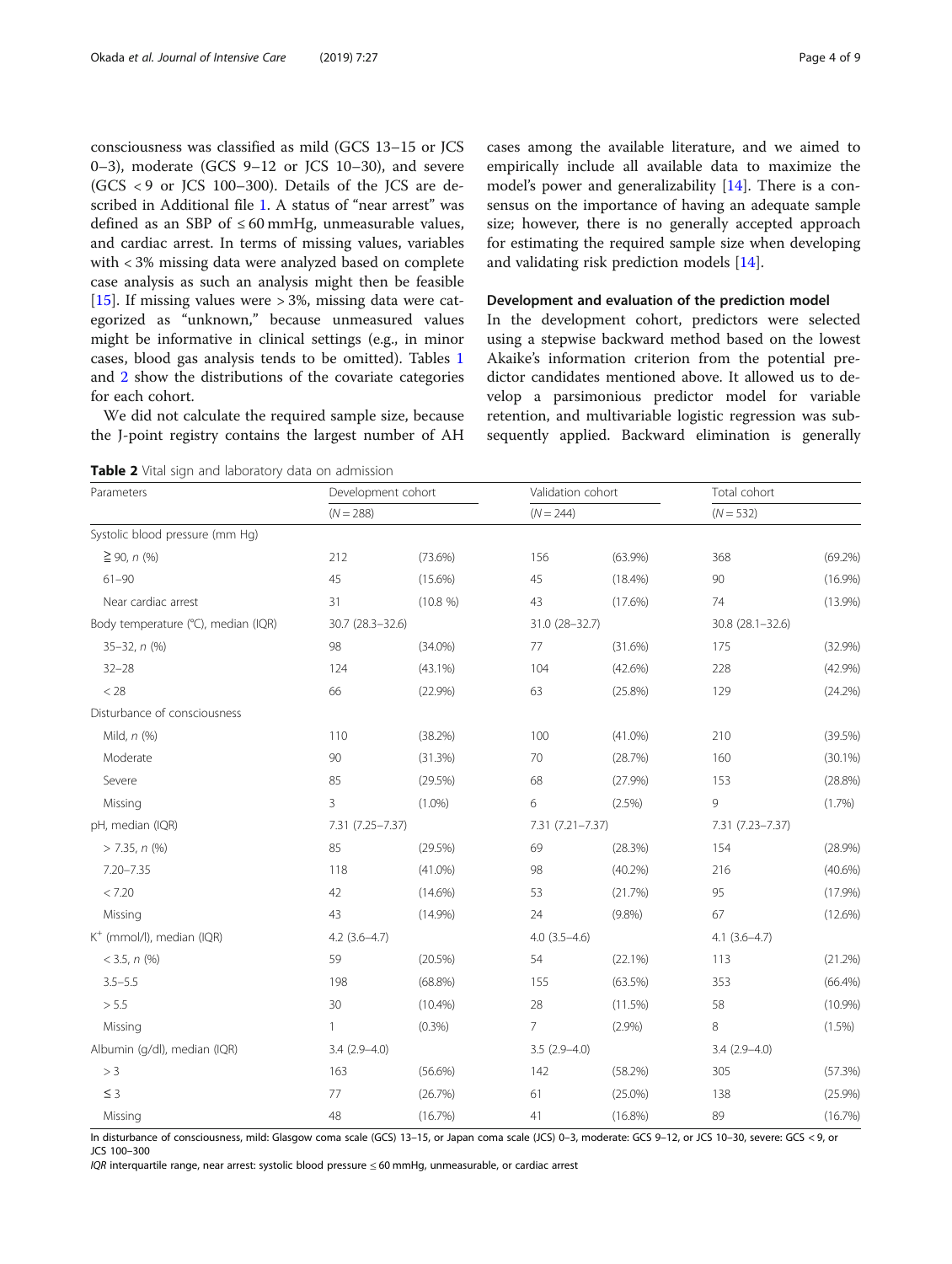preferred as an automated selection procedure because all correlations between the predictors are considered in the modeling procedure [\[14\]](#page-8-0). Each variable's coefficient  $\beta$ and odds ratio were reported with the 95% confidence interval (CI). The model's performance was evaluated based on Somers'  $D_{xy}$ , the C index, the  $R^2$  value, the calibration intercept and slope, and the Brier score. Calibration plots were also created to graphically depict the association between the predicted and observed in-hospital mortality rates based on locally weighted scatterplot smoothing [\[13](#page-8-0)]. Internal validation involved a bootstrapping procedure using 200 samples drawn with replacement from the original sample [\[13](#page-8-0)].

The fixed model was applied to the validation cohort for external validation, and the discrimination and calibration performances were compared to those from the development cohort. Finally, we set the clinically useful simplified risk stratification using a simple integer risk score based on each variable's coefficient  $\beta$  [[13\]](#page-8-0). To assess discrimination performance, we compared the c-index of our risk scoring system with that of the core body temperature on admission, which is categorized by the Swiss grading system, commonly used to assess the severity in AH [\[1](#page-8-0)]. The diagnostic abilities [sensitivity, specificity, positive likelihood ratio (LR+) and negative likelihood ratio (LR−)] of each score were calculated. The calibration performance of risk stratification was graphically evaluated in terms of the relationship between the predicted and observed in-hospital mortality. All statistical results were considered significant at two-sided P values of < 0.05. Statistical analyses were performed using JMP Pro® 14 software (SAS Institute Inc., Cary, NC) and R software (version 1.1.456; R Studio Inc.) with the "rms" package [\[15\]](#page-8-0).

# Results

# Patient characteristics

Among the 572 patients in the J-point registry, we excluded 31 patients with a non-AH body temperature (>

35 °C or unknown), 8 non-adult patients (< 16 years old), and 1 patient with missing data. Thus, 532 patients were ultimately included, with an overall in-hospital mortality of 24.4%. The patients were then divided into the development cohort ( $N = 288$ , six hospitals [four CCMCs and two non-CCMCs], in-hospital mortality 22.0%) and the validation cohort ( $N = 244$ , six hospitals [four CCMCs and two non-CCMCs], in-hospital mortality 27.0%) (Fig. 1). The characteristics of the institutions and patients are shown in Tables [1](#page-2-0) and [2,](#page-3-0) with the characteristics and distributions being generally similar between the cohorts. Missing values in pH and albumin were > 3% in each variable; thus, these missing values were categorized as "unknown," and we conducted a complete case analysis.

# Performance and internal and external validation of the model

The 5 "A" predictors (age, ADL, near arrest state, acidemia, and albumin) were selected. The variables' coefficient  $β$ , adjusted odds ratio with 95% CI, and the formula for predicted in-hospital mortality are shown in the Additional file [1](#page-7-0): Table S2 and Formula. Evaluation of the model and the calibration plot in the development and validation cohorts were shown in Additional file [1](#page-7-0): Table S3 and Figure S1 respectively, in Additional file [1](#page-7-0). The calibration plot in both cohorts revealed a relatively good calibration, although the bias-corrected line revealed slight overestimation of the mortality risk.

# Risk scores and their performance

Based on the coefficient  $\beta$  of each predictor, a severity scoring scale was created (Fig. [2](#page-5-0), Additional file [1:](#page-7-0) Table S4). The scoring system was based on age (60–69 years,  $+ 1$  point; 70–79 years,  $+ 2$  points;  $\geq 80$  years,  $+ 3$  points), ADL status (disturbed, + 1 point), hemodynamic status (near arrest,  $+2$  points), pH (7.35–7.2,  $+1$  point;  $< 7.2$ ,

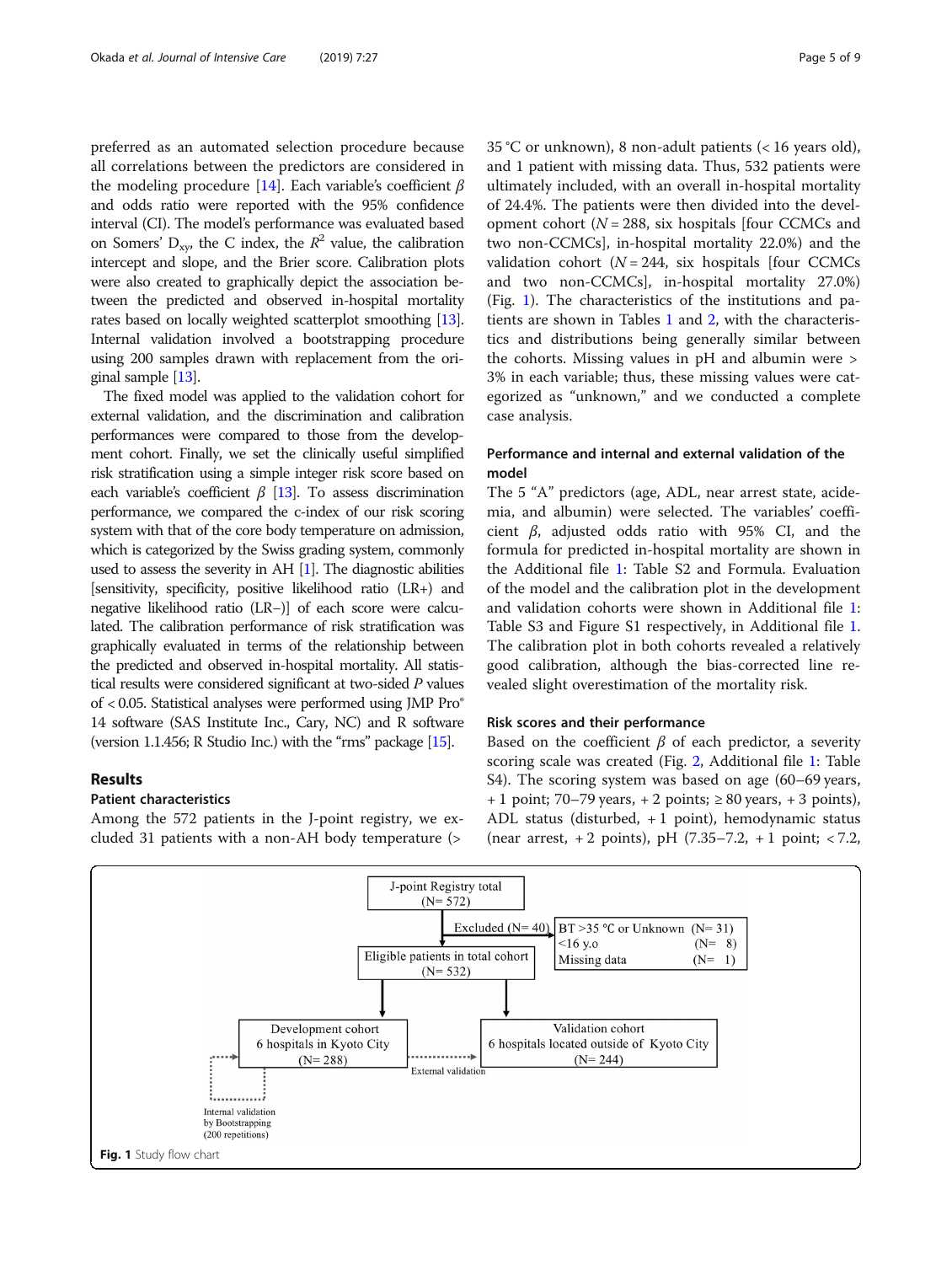<span id="page-5-0"></span>+ 2 points), and serum albumin level  $(\leq 3 \text{ mg/dL}, +1)$ point). The c-index of our scoring system was 0.776 and 0.731 in the development and validation cohorts, respectively. It was higher than that of the Swiss grading system (0.731 vs 0.558) in the validation cohort with statistical significance (Additional file [1](#page-7-0): Table S5). The severity scale for predicting in-hospital mortality was defined as low risk ( $\leq$  3 points), mild risk (4 points), moderate risk (5 points), and severe risk ( $\geq 6$  points) (Fig. 2). In the validation cohort, the mean predicted mortality and observed mortality in each group were 7.1% (95% CI, 5.8–8.4%) and 12.6%, respectively, in the low-risk group; 20.5% (95% CI, 18.7–22.3%) and 26.3%, respectively, in the mild-risk group; 35.4% (95% CI, 33.3–37.6%) and 42.5%, respectively, in the moderate-risk group; and 67.4% (95% CI, 65.1–69.6%) and 55.6%, respectively, in the severe-risk group (Figs. 2 and [3\)](#page-6-0). The diagnostic abilities of in-hospital mortality prediction in the low-risk group ( $\leq$  3 points) were sensitivity 0.89 (95% CI, 0.82– 0.97) and LR − 0.33 (95% CI, 0.16–0.68), which were suitable for rule-out, and in the severe-risk group  $(≥ 6$ points), were specificity 0.91 (95% CI, 0.87–0.95) and LR + 3.37 (95% CI, 1.86–6.10), which were slightly suitable for rule-in (Table [3\)](#page-6-0). Graphical evaluation of the severity scoring system revealed good calibration with the actual results in the validation cohort and was the same as in the development cohort (Fig. [3](#page-6-0)).

# **Discussion**

The present study revealed that a "5A" severity scoring scale (based on age, ADL, near arrest, acidemia, and albumin) had better ability to predict mortality after AH than the Swiss staging system based on the core body temperature, with good discrimination and calibration values based on internal and external validation. Furthermore, the severity scoring system will help emergency physicians to rapidly predict a patient's prognosis and make management decisions. To the best of our knowledge, this is the first scale to be subjected to internal and external validation for predicting prognosis among patients with AH in urban areas.

#### Previous literature and the present study's strengths

Two reports have described methods for predicting prognosis after cardiac arrest due to AH [[16,](#page-8-0) [17](#page-8-0)]. The ICE survival score (based on sex, asphyxiation, and serum K<sup>+</sup>) and the HOPE score (based on sex, asphyxia, age, K<sup>+</sup>, duration of cardiopulmonary resuscitation, and temperature) could predict prognosis after treatment using extracorporeal life support for AH cardiac arrest. However, these scores were developed based on a literature review, which included observational cohorts and case reports, and might have been affected by publication bias and selection bias. Moreover, these scores were not evaluated using bootstrapping as internal validation or a separate dataset for external validation which might have increased the risk of overfitting; thus, it raises questions regarding the applicability of these scores to other populations.

In contrast, the present study has several strengths. First, to our knowledge, ours is the largest cohort of patients with AH which allowed us to create two cohorts based on geographical location and subject the model to external validation. Second, we performed a bootstrapping procedure to assess overfitting and over-optimism during internal validation. Third, most patients were elderly which agrees with a recent report that indicated that most AH cases in Japan involve elderly people [[2,](#page-8-0) [3](#page-8-0), [9](#page-8-0)]. Population aging is a common public health issue in

| Covariates           | <b>Score</b>   |                 |                       | Predicted                                                   |
|----------------------|----------------|-----------------|-----------------------|-------------------------------------------------------------|
| $\mathbf{\Delta}$ ge |                | <b>Severity</b> | <b>Sum Risk score</b> | mortality*                                                  |
| 60-69                | 1              | Low risk        | $0 - 3$               | $7.1\%$ [5.8-8.4]                                           |
| 70-79                | $\overline{c}$ | Mild            | 4                     | 20.5 % [18.7-22.3]                                          |
| $\geq 80$            | 3              | Moderate        | 5                     | 35.4 % [33.3-37.6]                                          |
| ADL<br>Disturbance   |                | Severe          | $6-9$                 | $67.4\%$ [65.1-69.6]                                        |
| <b>Arrest</b>        |                |                 |                       | *Predicted mortality: Mean [95%CI] in the validation cohort |
| Arrest or            | $\sqrt{2}$     |                 |                       |                                                             |
| $SBP \leq 60$ mmHg   |                |                 |                       |                                                             |
| Acidemia             |                |                 |                       |                                                             |
| pH: 7.2-7.35         | 1              |                 |                       |                                                             |
| < 7.2                | $\overline{2}$ |                 |                       |                                                             |
| <b>Albumin</b>       |                |                 |                       |                                                             |
| $\leq$ 3 (mg/dl)     |                |                 |                       |                                                             |

Fig. 2 Calibration plot for each cohort. In the development cohort, the ideal dashed line reflects perfect calibration between the predicted and observed mortality. The apparent performance, indicated by the dotted line, reflects the calibrated performance of the model. The solid line reflects the bias-corrected performance based on bootstrapping. The validation cohort also has ideal dashed lines. The solid lines reflect the fitted logistic calibration curve. The dotted lines reflect a smooth nonparametric fit using a locally weighted scatter plot for smoothing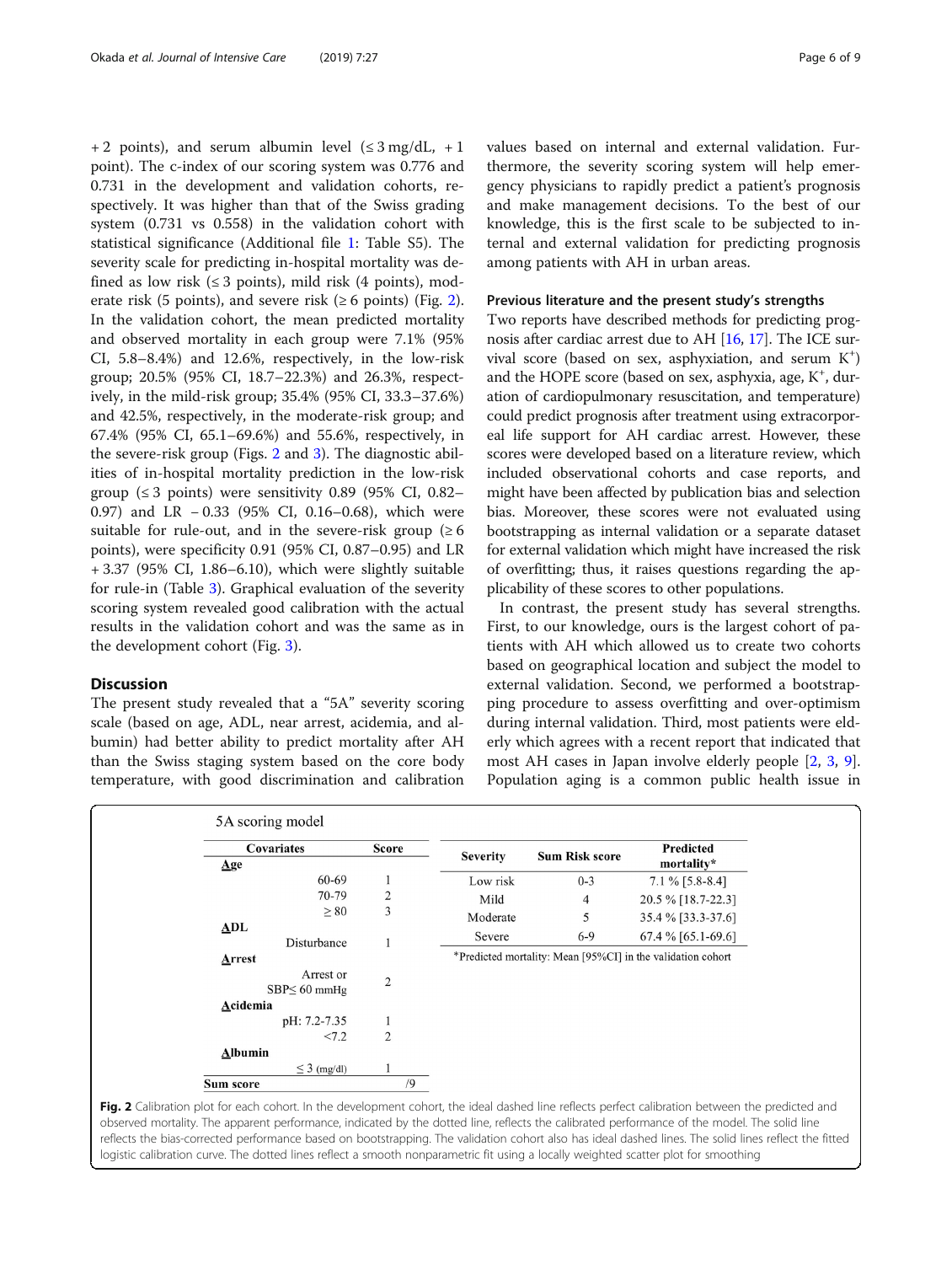<span id="page-6-0"></span>

industrialized countries all over the world, and it is assumed that most victims of AH in developed countries will also be elderly. Most previous studies regarding AH have focused on younger patients [[6](#page-8-0)–[8,](#page-8-0) [16](#page-8-0)–[19\]](#page-8-0), with average ages of 35 years in the ICE score study and 36 years in the HOPE score study  $[16, 17]$  $[16, 17]$  $[16, 17]$ ; therefore, these scores are not applicable for the general population. Thus, we believe that our model is more generalizable for patients who experience AH in urban areas.

#### Interpretation

The present study evaluated clinically relevant variables that can be summarized as the "5A"s (age, ADL, near arrest, acidemia, and albumin). In this context, the patient's values for age, ADL, and serum albumin may reflect a vulnerable physiological status, and these variables are commonly used as prognostic factors in critical care [[20](#page-8-0)–[23](#page-8-0)]. Hemodynamic instability and pH are also important factors in major critical care severity scoring scales [\[24\]](#page-8-0) as they reflect the extent of vital organ hypoperfusion. Thus, we believe that the variables in our model could reflect hypothermia-related physiological changes. Similar to other

studies [\[4](#page-8-0)], we did not incorporate body temperature as a predictor, as we hypothesized that a hypothermia-related decrease in organs' oxygen consumption could protect them despite the presence of hypoperfusion, which would prevent body temperature from being strongly associated with prognosis.

During the model's development, we used bootstrapping to account for slight over-optimism (e.g., correcting the C statistic from 0.794 to 0.746). We also found overestimation among the severe population in the bias-corrected calibration plot which appears to be mainly related to the small number of severe cases. The validation process also revealed slight overestimation among the severe population. Thus, we should interpret the findings carefully among severe cases.

# Clinical implications

We believe that this severity scoring scale allows clinicians to rapidly assess the severity of AH patients, provide patients and their families with accurate information, and improve their prognosis by more appropriately selecting severe cases which require advanced resuscitation and

Table 3 Diagnostic ability of "5A" model for in-hospital mortality in validation cohort

| Cutoff         | Specificity | 95%CI           | Sensitivity | 95%CI           | $LR+$     | 95%CI            | $LR-$     | 95%CI           |
|----------------|-------------|-----------------|-------------|-----------------|-----------|------------------|-----------|-----------------|
| 8              | 0.99        | $(0.97 - 1.00)$ | 0.09        | $(0.02 - 0.16)$ | <b>NA</b> | <b>NA</b>        | <b>NA</b> | <b>NA</b>       |
|                | 0.98        | $(0.96 - 1.00)$ | 0.21        | $(0.11 - 0.31)$ | 9.44      | $(3.22 - 27.65)$ | 0.81      | $(0.71 - 0.92)$ |
| 6              | 0.91        | $(0.87 - 0.95)$ | 0.30        | $(0.19 - 0.41)$ | 3.37      | $(1.86 - 6.10)$  | 0.77      | $(0.65 - 0.90)$ |
| 5              | 0.78        | $(0.72 - 0.84)$ | 0.56        | $(0.44 - 0.68)$ | 2.56      | $(1.80 - 3.63)$  | 0.56      | $(0.42 - 0.75)$ |
| $\overline{4}$ | 0.54        | $(0.47 - 0.62)$ | 0.79        | $(0.69 - 0.89)$ | 1.73      | $(1.41 - 2.12)$  | 0.39      | $(0.24 - 0.63)$ |
| 3              | 0.33        | $(0.26 - 0.39)$ | 0.89        | $(0.82 - 0.97)$ | 1.33      | $(1.16 - 1.51)$  | 0.33      | $(0.16 - 0.68)$ |
|                | 0.16        | $(0.10 - 0.21)$ | 0.97        | $(0.93 - 1.0)$  | 1.15      | $(1.07 - 1.24)$  | 0.19      | $(0.05 - 0.79)$ |
|                | 0.06        | $(0.02 - 0.09)$ | 0.98        | $(0.96 - 1.0)$  | <b>NA</b> | <b>NA</b>        | <b>NA</b> | ΝA              |
|                |             |                 |             |                 |           |                  |           |                 |

Sp specificity, Se sensitivity, LR+ positive likelihood ratio, LR− negative likelihood ratio, CI confidence interval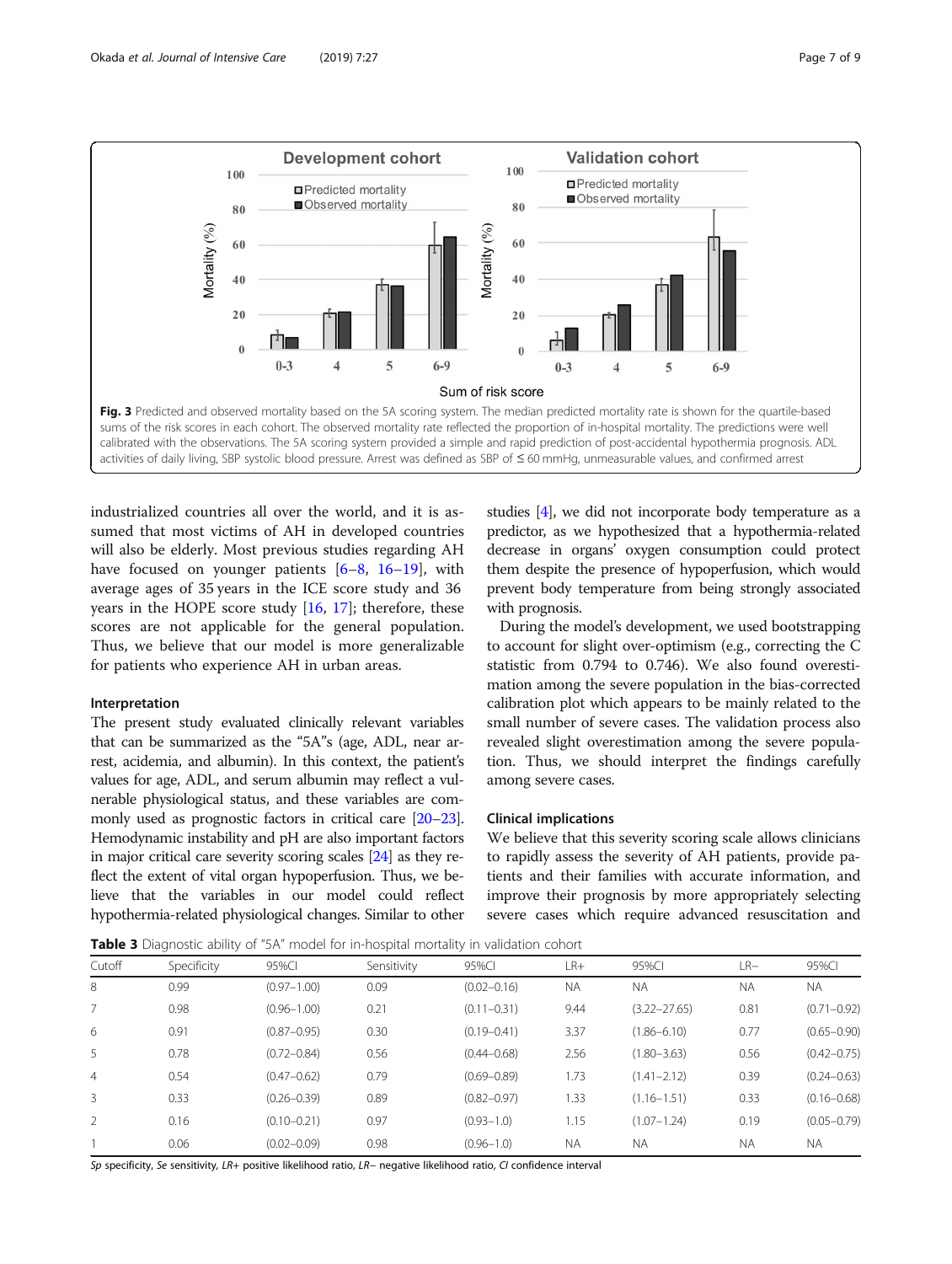<span id="page-7-0"></span>critical care. In outdoor activity (e.g., skiing, climbing) associated settings, most AH patients are healthy young athletes. In such situations, even if the probability of death is over 60%, aggressive treatment by physicians is reasonable. On the other hand, in urban areas, most AH patients are elderly [\[3,](#page-8-0) [9\]](#page-8-0). Since there is no established risk assessment tool available for their treatment, we are apprehensive about the appropriate treatment, because enough information for the prognosis is not available. For instance, elderly patients with impending death might be treated too invasively, without discussing the prognosis with their relatives, or those with good survival prospects might undergo early withdrawal of the treatment. The severity scoring system based on easily accessible data ("5A") enables easy prognosis assessment by physicians. Aggressive treatment might be reasonable for patients found to be in the low-risk group  $(\leq 3$  points), even if they are elderly. Physicians can easily identify the condition requiring critical care for those in the severe-risk group ( $\geq 6$  points), and based on the possibility of prognosis, they can decide the indication after discussing with the patient's relatives. Therefore, our risk scoring system can lead to rational decision-making based on the probability of prognosis evidence.

### Limitations

This study has several limitations. First, despite the generalizability of our model to similar urban areas, it is unclear if this model can be applied to other settings, for instance, an outdoor activity (i.e., skiing, mountain climbing, etc.) associated setting, in which most patients are healthy young athletes. Since our model was developed from an urban population, in which treatment is focused on elderly people who stay indoors [\[2](#page-8-0), [9\]](#page-8-0), the population and characteristics between these settings are totally different. A second limitation is the relatively small sample size which could have increased the risk of overfitting and optimism [\[14](#page-8-0)]. A third limitation is the absence of complete detailed data in the J-point registry regarding the AH event, the clinical course after admission, treatment, the neurological outcome, and the cause of death. Fourth, we did not compare the usefulness or diagnostic ability with general risk assessment tool for critically ill patients such as SOFA or APACHE2. Therefore, further research is needed to determine the validity, generalizability, and clinical usefulness of our model in other cohorts and to evaluate its clinical utility.

# Conclusion

The present study revealed that the 5A severity scale had good discrimination and calibration for predicting in-hospital mortality after AH based on internal and external validation. We believe that this severity scoring scale can be useful to rapidly assess the severity of patients with AH.

# Additional file

[Additional file 1:](https://doi.org/10.1186/s40560-019-0384-2) The definition of patient characteristics and laboratory data. Table S1. The range of the laboratory data on arrival at the emergency department. Table S2. Coefficient  $\beta$  and adjusted odds ratio with 95% confidence intervals. Table S3. Model performance in the development cohort assessed by bootstrap and that in validation cohort. Figure S1. Calibration Plot in each cohort. Table S4. The conversion of the coefficient values to the score. **Table S5.** Comparing the discrimination performance in validation cohort. (DOCX 353 kb)

#### Acknowledgments

We thank the members of the J-Point registry group for their contributions.

#### Funding

This research did not receive any specific grant from funding agencies in the public, commercial, or not-for-profit sectors.

#### Availability of data and materials

Data sharing is not applicable to this article as ethics committee did not approve it.

#### Authors' contributions

YO, TM, and TK conceived the study and designed the trial. RI and KK supervised the conduct of the trial and data collection. YO, TM, SM, NE, NM, TJ, YS, NO, MW, MN, AT, FY, and YO undertook recruitment of participating centers and patients and managed the data, including quality control. SY and TK provided statistical advice on study design and analyzed the data. YO drafted the manuscript, and all authors contributed substantially to its revision. YO takes responsibility for the paper as a whole. All authors read and approved the final manuscript.

#### Ethics approval and consent to participate

The ethics committee of each center approved the registry protocol and retrospective analysis of the de-identified data.

#### Consent for publication

Not applicable.

#### Competing interests

The authors declare that they have no competing interests.

#### Publisher's Note

Springer Nature remains neutral with regard to jurisdictional claims in published maps and institutional affiliations.

#### Author details

<sup>1</sup>Department of Primary Care and Emergency Medicine, Graduate School of Medicine, Kyoto University, 606-8501, Yoshidakonoe-cho, Sakyo, Kyoto, Japan. <sup>2</sup> Department of Emergency and Critical Care Medicine, Japanese Red Cross Society, Kyoto Daini Hospital, Kyoto, Japan. <sup>3</sup>Department of Emergency Medicine, Kyoto Prefectural University of Medicine, Kyoto, Japan. <sup>4</sup>Senri Critical Care Medical Center, Saiseikai Senri Hospital, Suita, Japan. 5 Department of Emergency, Japanese Red Cross Society, Kyoto Daiichi Red Cross Hospital, Kyoto, Japan. <sup>6</sup> Department of Emergency Medicine, Rakuwa-kai Otowa Hospital, Kyoto, Japan. <sup>7</sup>Department of Emergency Medicine, Uji-Tokushukai Medical Center, Uji, Japan. <sup>8</sup>Department of Emergency Medicine, North Medical Center, Kyoto Prefectural University of Medicine, Kyoto, Japan. <sup>9</sup>Department of Emergency and Critical Care Medicine, National Hospital Organization, Kyoto Medical Center, Kyoto, Japan. <sup>10</sup>Department of Emergency and Critical Care Medicine, Saiseikai Shiga Hospital, Ritto, Japan. <sup>11</sup> Department of Emergency and Critical Care Medicine, Kyoto Min-Iren Chuo Hospital, Kyoto, Japan. <sup>12</sup>Department of Emergency Medicine, Yodogawa Christian Hospital, Osaka, Japan. <sup>13</sup>Department of Emergency Medicine, Fukuchiyama City Hospital, Fukuchiyama, Japan. 14Division of Environmental Medicine and Population Sciences, Department of Social and Environmental Medicine, Graduate School of Medicine, Osaka University, Osaka, Japan. <sup>15</sup>Department of